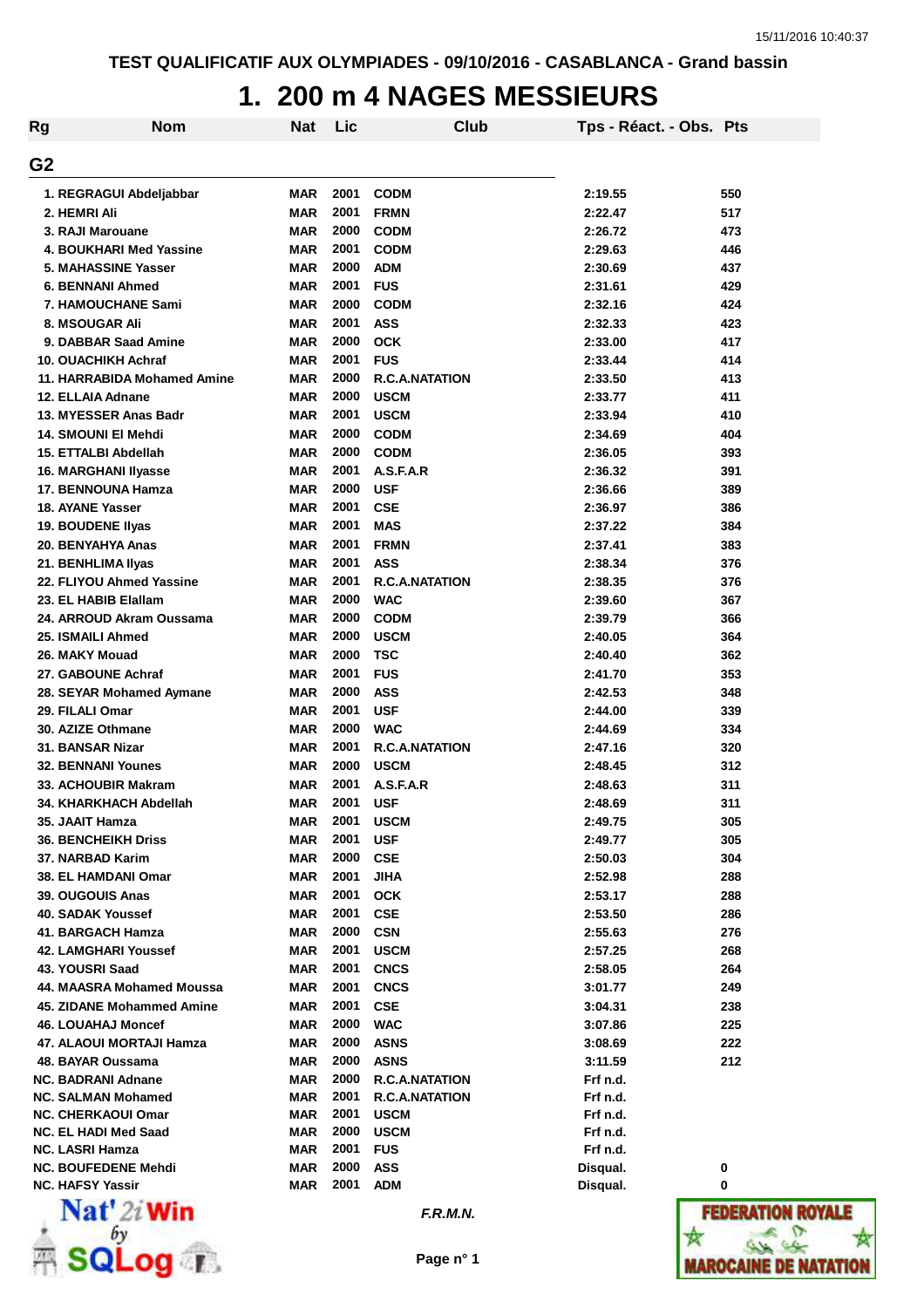### **1. 200 m 4 NAGES MESSIEURS**

| Rg | <b>Nom</b>                         | <b>Nat</b> | Lic  | Club                  | Tps - Réact. - Obs. Pts |     |
|----|------------------------------------|------------|------|-----------------------|-------------------------|-----|
| G1 |                                    |            |      |                       |                         |     |
|    | 1. TIJARI Monssif Hamza            | <b>MAR</b> | 2002 | <b>CODM</b>           | 2:26.67                 | 474 |
|    | 2. ELMAHBOUBI Oussama              | MAR        | 2002 | <b>ADM</b>            | 2:29.13                 | 450 |
|    | 3. KIBAL Sami                      | <b>MAR</b> | 2002 | <b>WAC</b>            | 2:33.80                 | 411 |
|    | 4. ZIANE Adam                      | <b>MAR</b> | 2002 | <b>CNCS</b>           | 2:35.00                 | 401 |
|    | 5. EL OMARI Yassine                | MAR        | 2002 | <b>ACK</b>            | 2:39.53                 | 368 |
|    | 6. BENSALEH Mohamed Yassine        | <b>MAR</b> | 2002 | <b>FUS</b>            | 2:39.76                 | 366 |
|    | 7. EL MECHRAFI Ayman               | MAR        | 2002 | <b>USCM</b>           | 2:40.38                 | 362 |
|    | 8. EL BADRE Azzedine               | MAR        | 2003 | <b>CSE</b>            | 2:40.49                 | 361 |
|    | 9. MAMDOUH Abdelmoughit            | MAR        | 2002 | <b>WAC</b>            | 2:40.53                 | 361 |
|    | 10. CHANNANI Mohamed Amine         | MAR        | 2002 | <b>CSE</b>            | 2:41.03                 | 358 |
|    | 11. AZHAR Idriss                   | MAR        | 2003 | <b>R.C.A.NATATION</b> | 2:41.30                 | 356 |
|    | 12. KAMIL Ali                      | MAR        | 2002 | <b>WAC</b>            | 2:43.16                 | 344 |
|    | <b>13. ZOUITEN Omar Ahmed</b>      | MAR        | 2002 | <b>MAS</b>            | 2:44.42                 | 336 |
|    | 14. DEQQAOUI Walid                 | <b>MAR</b> | 2003 | <b>USF</b>            | 2:45.84                 | 327 |
|    | 15. NAJIH Ouissam                  | <b>MAR</b> | 2002 | <b>KACM</b>           | 2:45.88                 | 327 |
|    | 16. MALKI Mohamed Taha             | <b>MAR</b> | 2003 | <b>USCM</b>           | 2:46.94                 | 321 |
|    | 17. SEDDOUK Adam                   | <b>MAR</b> | 2003 | <b>CODM</b>           | 2:47.04                 | 320 |
|    | 18. MEFETTAR Ayman                 | <b>MAR</b> | 2003 | <b>SNF</b>            | 2:48.88                 | 310 |
|    | <b>19. ELMAMOUN Yasser</b>         | <b>MAR</b> | 2003 | <b>CODM</b>           | 2:49.81                 | 305 |
|    | 20. EL MOUSSAMI Oussama            | <b>MAR</b> | 2003 | <b>CODM</b>           | 2:50.50                 | 301 |
|    | <b>21. HAITAM Monssif</b>          | <b>MAR</b> | 2002 | <b>OCK</b>            | 2:50.91                 | 299 |
|    | 22. BENADADA Adnane                | <b>MAR</b> | 2003 | <b>SNF</b>            | 2:52.65                 | 290 |
|    | 23. CHAFFAA Mohammed               | <b>MAR</b> | 2003 | <b>CSE</b>            | 2:53.13                 | 288 |
|    | 24. SELLEK Yassine                 | <b>MAR</b> | 2002 | <b>CSE</b>            | 2:53.22                 | 287 |
|    | 25. LEBIED Omar                    | MAR        | 2002 | <b>CSN</b>            | 2:53.31                 | 287 |
|    | 26. OUAZANI CHAHDI Zohair          | <b>MAR</b> | 2002 | <b>FUS</b>            | 2:54.28                 | 282 |
|    | 27. MOUHIB Yahya                   | <b>MAR</b> | 2002 | <b>OCK</b>            | 2:54.59                 | 281 |
|    | 28. AMALI Zakariae                 | <b>MAR</b> | 2003 | <b>CODM</b>           | 2:55.13                 | 278 |
|    | 29. TAJEDDINE Aymen                | <b>MAR</b> | 2003 | <b>CNCS</b>           | 2:56.47                 | 272 |
|    | 30. QOUANANE Anas                  | <b>MAR</b> | 2003 | <b>JIHA</b>           | 2:57.08                 | 269 |
|    | 31. LAANAYA EI Mehdi               | <b>MAR</b> | 2003 | <b>TSC</b>            | 2:57.38                 | 268 |
|    | 32. BOUKHDIMI Yassir               | <b>MAR</b> | 2003 | <b>CODM</b>           | 2:57.59                 | 267 |
|    | 33. GHILANE ELHASSANI Abdelouarite | <b>MAR</b> | 2003 | <b>R.C.A.NATATION</b> | 2:59.28                 | 259 |
|    | 34. OUHAMMOUCH Mohamed Amine       | MAR        | 2002 | <b>ADM</b>            | 3:01.19                 | 251 |
|    | <b>35. ZAHIDI Mounir</b>           | MAR        | 2002 | JIHA                  | 3:01.81                 | 248 |
|    | 36. EL BOURAKKADI Walid            | MAR        | 2003 | <b>SNF</b>            | 3:02.41                 | 246 |
|    | 37. MAHLI Mohamed Amine            | MAR        | 2003 | <b>R.C.A.NATATION</b> | 3:03.50                 | 242 |
|    | <b>38. BENJELLOUN Youssef</b>      | MAR        | 2003 | <b>ADM</b>            | 3:04.00                 | 240 |
|    | 39. SAMRAH Sami                    | MAR        | 2003 | <b>CODM</b>           | 3:04.59                 | 237 |
|    | 40. BENJARY Abderrahmane           | MAR        | 2003 | <b>CSE</b>            | 3:06.13                 | 231 |
|    | 41. LAKHLALKI Saad                 | MAR        | 2002 | <b>CSE</b>            | 3:09.79                 | 218 |
|    | <b>42. MOUHOUBI Lounes</b>         | MAR        | 2002 | <b>CMND</b>           | 3:11.06                 | 214 |
|    | 43. LAHLYAL Ahmed Moubarak         | MAR        | 2003 | <b>DHJ</b>            | 3:11.53                 | 212 |
|    | 44. RASSILI Aymen                  | MAR        | 2002 | ASS                   | 3:16.14                 | 198 |
|    | 45. DEFAA Sami                     | MAR        | 2003 | <b>R.C.A.NATATION</b> | 3:16.38                 | 197 |
|    | 45. BELOUAD Achraf                 | MAR        | 2003 | <b>ADM</b>            | 3:16.38                 | 197 |
|    | 47. MAMI Mohamed Reda              | MAR        | 2002 | <b>TSC</b>            | 3:17.45                 | 194 |
|    | 48. EL AMARTI Hatim                | MAR        | 2003 | <b>DHJ</b>            | 3:22.41                 | 180 |
|    | 49. ZANARI Mohamed Amine           | MAR        | 2002 | <b>TSC</b>            | 3:22.44                 | 180 |
|    | 50. KHOUBABA Mohamed Amine         | MAR        | 2003 | <b>CNCS</b>           | 3:25.88                 | 171 |
|    | 51. BAJJAJI Yahia                  | <b>MAR</b> | 2003 | <b>R.C.A.NATATION</b> | 3:26.34                 | 170 |
|    | 52. ABIR Alaa                      | <b>MAR</b> | 2003 | <b>DHJ</b>            | 3:57.78                 | 111 |
|    | <b>NC. BELAFIA Adam</b>            | <b>MAR</b> |      | 2002 USCM             | Frf n.d.                |     |
|    | <b>NC. ELBRIDI Yahya</b>           | <b>MAR</b> | 2003 | <b>USCM</b>           | Frf n.d.                |     |



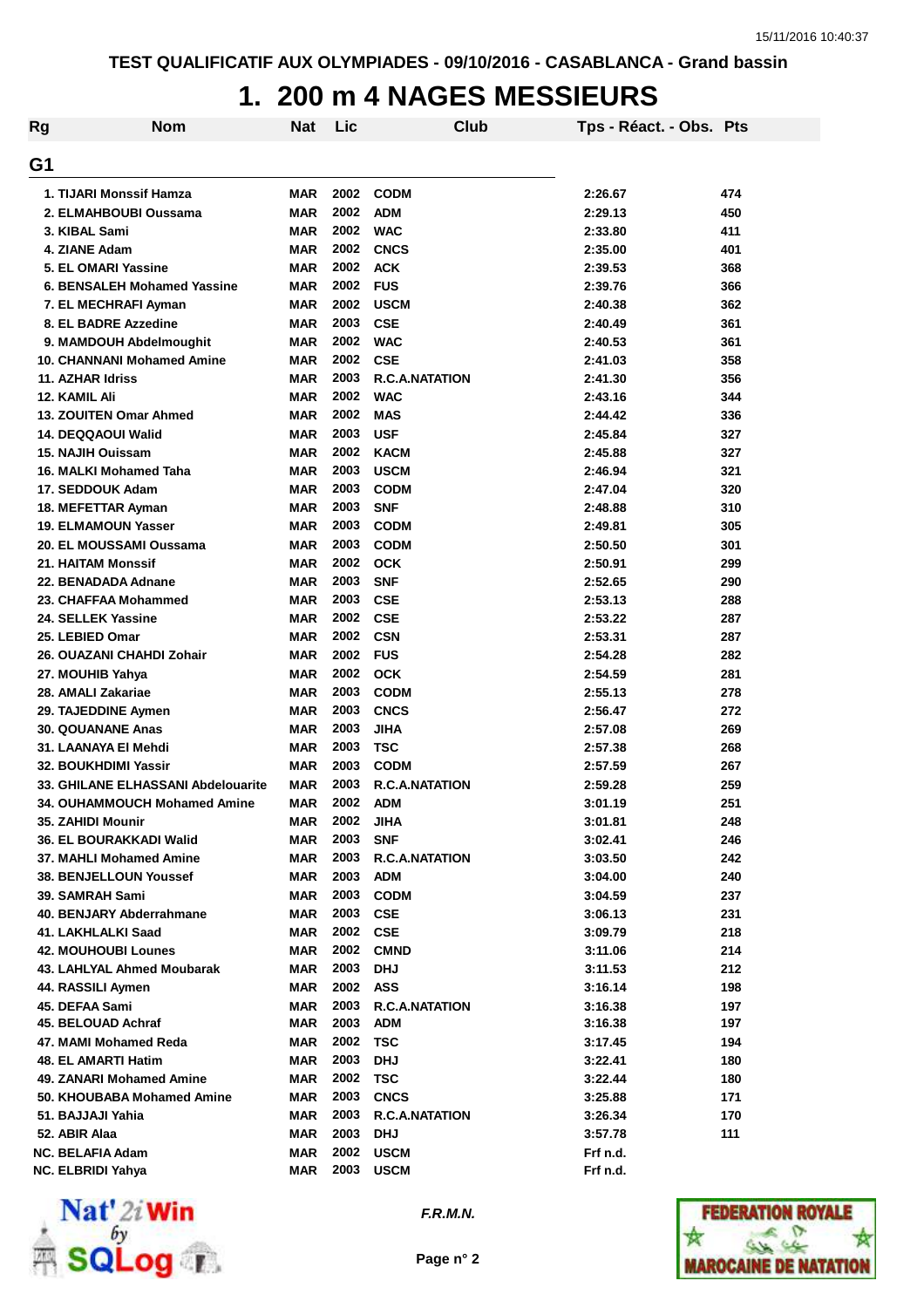#### **1. 200 m 4 NAGES MESSIEURS**

| Rg                          | <b>Nom</b> | <b>Nat</b> | <b>Lic</b> | Club           | Tps - Réact. - Obs. Pts |   |
|-----------------------------|------------|------------|------------|----------------|-------------------------|---|
| G <sub>1</sub>              |            |            |            |                |                         |   |
| <b>NC. KARADA Youssef</b>   |            | MAR        | 2003       | <b>CMND</b>    | Dsg FD                  | 0 |
| <b>NC. BAMHAOUED Ismail</b> |            | MAR        |            | 2002 A.S.F.A.R | Disqual.                | 0 |
| <b>NC. SADIQUI Anir</b>     |            | MAR        | 2003       | <b>USCM</b>    | Disqual.                | 0 |
| <b>NC. BENSALAH Mehdi</b>   |            | MAR        | 2002 FUS   |                | Disqual.                | 0 |
| <b>NC. TAYEBI Soufiane</b>  |            | <b>MAR</b> | 2003 FUS   |                | Disqual.                | 0 |



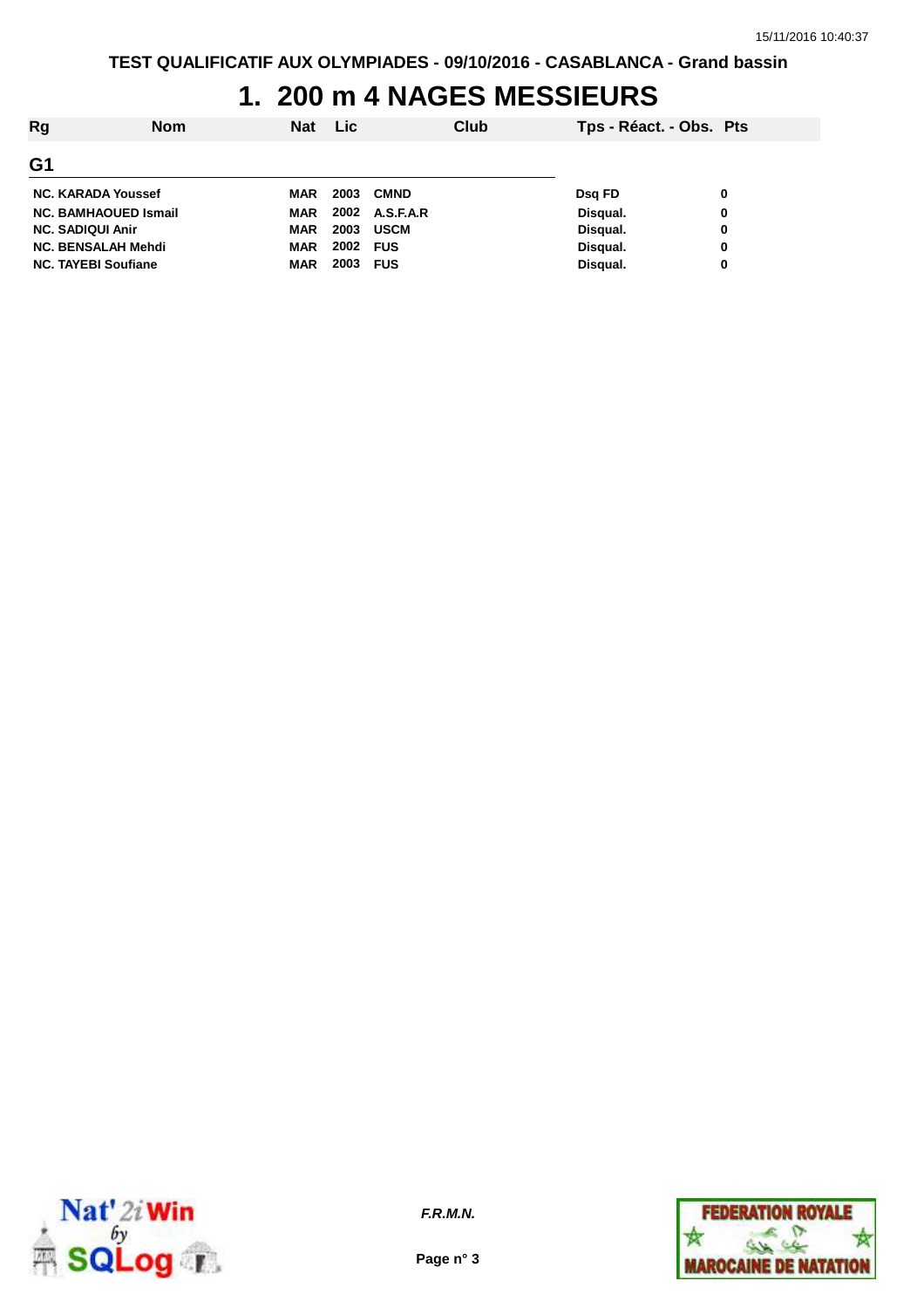#### **2. 200 m 4 NAGES DAMES**

| <b>Rg</b>      | <b>Nom</b>                                            | <b>Nat</b>               | Lic          | Club                      | Tps - Réact. - Obs. Pts |     |
|----------------|-------------------------------------------------------|--------------------------|--------------|---------------------------|-------------------------|-----|
| G <sub>2</sub> |                                                       |                          |              |                           |                         |     |
|                | 1. FAHSI Hiba                                         | <b>MAR</b>               | 2001         | <b>OCK</b>                | 2:36.09                 | 527 |
|                | 2. BENBOUZIANE Hiba                                   | <b>MAR</b>               | 2000         | <b>TSC</b>                | 2:41.98                 | 472 |
|                | 3. FAHSI Doha                                         | <b>MAR</b>               | 2001         | <b>OCK</b>                | 2:43.00                 | 463 |
|                | 4. MSELLEK Kenza                                      | <b>MAR</b>               | 2000         | <b>TSC</b>                | 2:44.53                 | 450 |
|                | 5. DIOURI Rim                                         | <b>MAR</b>               | 2000         | <b>CODM</b>               | 2:44.61                 | 450 |
|                | <b>6. BOURBOUH Narjiss</b>                            | <b>MAR</b>               | 2001         | <b>FRMN</b>               | 2:44.63                 | 449 |
|                | 7. CHAARI Soukaina                                    | <b>MAR</b>               | 2000         | A.S.F.A.R                 | 2:45.63                 | 441 |
|                | 8. ELMACHRAFI Khaoula                                 | <b>MAR</b>               | 2000         | <b>FRMN</b>               | 2:45.66                 | 441 |
|                | 9. IDRISSI Atar                                       | <b>MAR</b>               | 2001         | <b>USCM</b>               | 2:53.04                 | 387 |
|                | 10. ZAKI Hajar                                        | <b>MAR</b>               | 2001         | <b>R.C.A.NATATION</b>     | 2:55.47                 | 371 |
|                | 11. RHLIL Meryem                                      | <b>MAR</b>               | 2001         | <b>CODM</b>               | 2:55.64                 | 370 |
|                | 12. OUFRID Oumnia                                     | <b>MAR</b>               | 2001         | <b>CODM</b>               | 2:57.56                 | 358 |
|                | 13. RIMY Hiba                                         | <b>MAR</b>               | 2001         | <b>TSC</b>                | 2:57.97                 | 356 |
|                | <b>14. BENSALAH Mariam</b>                            | <b>MAR</b>               | 2001         | <b>ASS</b>                | 2:58.44                 | 353 |
|                | <b>15. BOURBOUH Nissrine</b>                          | <b>MAR</b>               | 2001         | <b>FRMN</b>               | 2:58.50                 | 353 |
|                | 16. AJDI Ayya                                         | <b>MAR</b>               | 2001         | <b>KACM</b>               | 3:00.83                 | 339 |
|                | <b>17. AKAOUCH Nissrine</b>                           | <b>MAR</b>               | 2001         | <b>CNCS</b>               | 3:03.06                 | 327 |
|                | 18. GHENI Fatima Zahra                                | <b>MAR</b>               | 2000         | A.S.F.A.R                 | 3:03.53                 | 324 |
|                | 19. LAMGHARI Mariam                                   | <b>MAR</b>               | 2000         | <b>OCK</b>                |                         | 306 |
|                |                                                       | <b>MAR</b>               | 2001         | <b>MAS</b>                | 3:07.09<br>3:11.04      | 287 |
|                | 20. EL HAOUAT Aya                                     |                          | 2001         | <b>R.C.A.NATATION</b>     |                         |     |
|                | 21. JEBRI Rim                                         | <b>MAR</b>               | 2001         |                           | 3:20.98                 | 247 |
|                | 22. KOUNNA Samia                                      | <b>MAR</b>               | 2000         | <b>USCM</b><br><b>ASS</b> | 3:27.28                 | 225 |
|                | 23. ZAARI JABRI Aya                                   | <b>MAR</b>               |              |                           | 3:33.16                 | 207 |
|                | 24. BOULAGRIATE Houda                                 | <b>MAR</b>               | 2001         | <b>CNCS</b>               | 3:38.34                 | 192 |
|                | <b>NC. ARHZAN Salma</b>                               | <b>MAR</b>               | 2000         | <b>DHJ</b>                | Frf exc.                |     |
|                | <b>NC. RACHDI Hajar</b>                               | <b>MAR</b>               | 2000<br>2001 | <b>TSC</b>                | Frf n.d.                |     |
|                | <b>NC. HOUSNI Sarah</b><br><b>NC. ALACHBILI Houda</b> | <b>MAR</b><br><b>MAR</b> | 2000         | <b>ADM</b><br><b>WAC</b>  | Frf n.d.<br>Frf n.d.    |     |
|                |                                                       |                          |              |                           |                         |     |
| G1             |                                                       |                          |              |                           |                         |     |
|                | 1. LAKNIT Hiba                                        | <b>MAR</b>               | 2002         | <b>CODM</b>               | 2:41.29                 | 478 |
|                | 1. EL ABBARI Hafsa                                    | <b>MAR</b>               | 2002         | <b>OCK</b>                | 2:41.29                 | 478 |
|                | 3. SELLAFI Mariam                                     | <b>MAR</b>               | 2002         | <b>OCK</b>                | 2:47.69                 | 425 |
|                | 4. DAHBANI Taghrid                                    | <b>MAR</b>               | 2003         | <b>R.C.A.NATATION</b>     | 2:47.72                 | 425 |
|                | 5. EL YOUSFI Salma                                    | <b>MAR</b>               | 2002         | <b>ADM</b>                | 2:48.88                 | 416 |
|                | 6. REGRAGUI Salma                                     | <b>MAR</b>               | 2002         | <b>USF</b>                | 2:49.89                 | 409 |
|                | 7. EL ANOUAR Ayat Allah                               | <b>MAR</b>               | 2002         | <b>FUS</b>                | 2:51.06                 | 401 |
|                | 8. SOUIHEL Hiba                                       | <b>MAR</b>               | 2003         | <b>WAC</b>                | 2:52.88                 | 388 |
|                | 9. SABER Hajar                                        | <b>MAR</b>               | 2003         | <b>CODM</b>               | 2:53.38                 | 385 |
|                | 10. YOUSRI Salma                                      | <b>MAR</b>               | 2002         | <b>CNCS</b>               | 2:54.29                 | 379 |
|                | 11. BASKACH Imane                                     | <b>MAR</b>               | 2003         | <b>USCM</b>               | 2:55.84                 | 369 |
|                | 12. ETTALBI Oumayma                                   | <b>MAR</b>               | 2003         | <b>CODM</b>               | 2:56.03                 | 368 |
|                | 13. BELRHITI Ayat Errahmane                           | <b>MAR</b>               | 2002         | <b>ACK</b>                | 2:56.48                 | 365 |
|                | <b>14. GOURRAM Keltoum</b>                            | <b>MAR</b>               | 2003         | <b>ADM</b>                | 2:57.29                 | 360 |
|                | <b>15. EL MOUJARRADE Douae</b>                        | <b>MAR</b>               | 2003         | <b>SNF</b>                | 2:58.28                 | 354 |
|                | 16. ADIANNA Aya                                       | <b>MAR</b>               | 2002         | <b>SNF</b>                | 2:59.97                 | 344 |
|                | 17. MAHASSINE Samia                                   | <b>MAR</b>               | 2003         | <b>ADM</b>                | 3:00.13                 | 343 |
|                | 18. AMMOUMOU Doaa                                     | <b>MAR</b>               | 2003         | <b>ACK</b>                | 3:00.70                 | 340 |
|                | <b>19. BOUJNANE Rim</b>                               | <b>MAR</b>               | 2003         | <b>CSE</b>                | 3:02.44                 | 330 |
|                | 20. BOUSLIM Yasmine                                   | <b>MAR</b>               | 2002         | <b>TSC</b>                | 3:03.50                 | 324 |
|                | 21. AFIF Rim                                          | <b>MAR</b>               | 2002         | <b>TSC</b>                | 3:03.73                 | 323 |
|                | 22. OUAHMID Fatima Ezahra                             | <b>MAR</b>               | 2003         | <b>R.C.A.NATATION</b>     | 3:04.13                 | 321 |
|                | 23. BENNANI Rim                                       | <b>MAR</b>               | 2002         | <b>CODM</b>               | 3:04.20                 | 321 |
|                | 24. TAHIL Iness                                       | <b>MAR</b>               | 2003         | <b>R.C.A.NATATION</b>     | 3:05.88                 | 312 |



**F.R.M.N.**

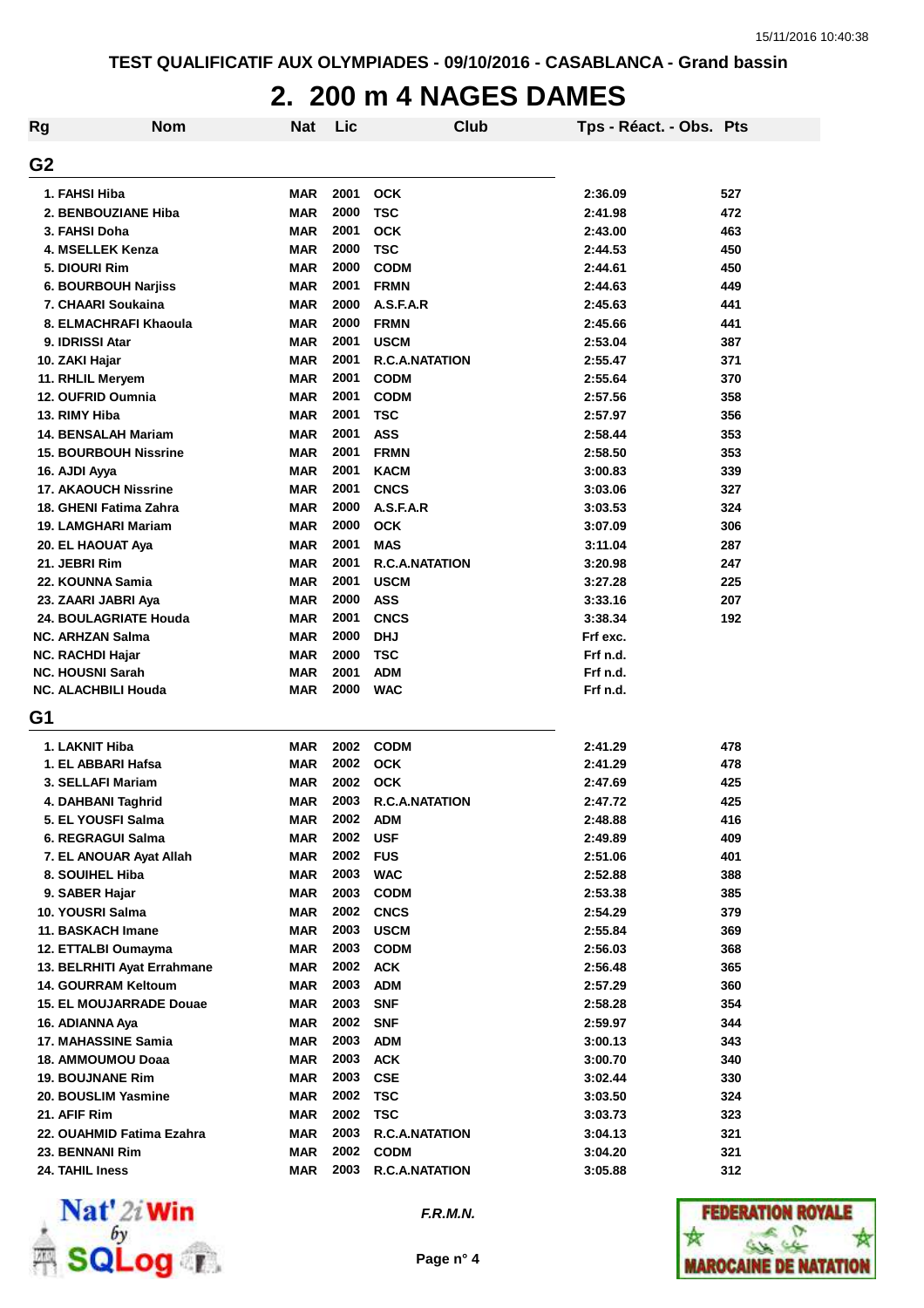#### **2. 200 m 4 NAGES DAMES**

| Rg | <b>Nom</b>                       | <b>Nat</b> | Lic  | Club        | Tps - Réact. - Obs. Pts |     |
|----|----------------------------------|------------|------|-------------|-------------------------|-----|
| G1 |                                  |            |      |             |                         |     |
|    | 25. BELAFKIH Nada                | <b>MAR</b> | 2002 | A.S.F.A.R   | 3:06.78                 | 308 |
|    | 26. BOUDRAR Basma                | <b>MAR</b> | 2003 | <b>CODM</b> | 3:10.13                 | 292 |
|    | 27. ANOUAR EL ALAMI Manal        | <b>MAR</b> | 2003 | <b>ADM</b>  | 3:10.59                 | 289 |
|    | 28. BAGHDAD Ghita                | <b>MAR</b> | 2002 | <b>CSN</b>  | 3:10.88                 | 288 |
|    | 29. MSOUGAR Nour El Houda        | <b>MAR</b> | 2003 | <b>ASS</b>  | 3:12.59                 | 281 |
|    | 30. LABYAD Rania                 | <b>MAR</b> | 2003 | <b>CSE</b>  | 3:15.00                 | 270 |
|    | 31. BERRADA Rime                 | <b>MAR</b> | 2003 | <b>FUS</b>  | 3:15.77                 | 267 |
|    | 32. ABOUMADI Salma               | <b>MAR</b> | 2002 | <b>WAC</b>  | 3:16.08                 | 266 |
|    | 33. EL AZHARI Zaineb             | <b>MAR</b> | 2003 | <b>FUS</b>  | 3:19.53                 | 252 |
|    | <b>34. BOUTALEB JOUTEI Ghita</b> | <b>MAR</b> | 2003 | <b>TSC</b>  | 3:21.54                 | 245 |
|    | 35. AMRANI Ghita                 | <b>MAR</b> | 2002 | <b>TSC</b>  | 3:22.03                 | 243 |
|    | 36. RATTAB Hiba Allah            | <b>MAR</b> | 2002 | <b>TSC</b>  | 3:23.50                 | 238 |
|    | 37. DAHO Malak                   | <b>MAR</b> | 2003 | <b>CNCS</b> | 3:25.72                 | 230 |
|    | 38. EL AWANE Hajar               | <b>MAR</b> | 2002 | <b>WAC</b>  | 3:29.09                 | 219 |
|    | 39. YAHIA Mayare                 | <b>MAR</b> | 2003 | <b>DHJ</b>  | 3:33.88                 | 205 |
|    | <b>NC. AMMOUMOU Hafssa</b>       | <b>MAR</b> | 2003 | <b>WAC</b>  | Frf n.d.                |     |
|    | <b>NC. BERRISSOUL Kawtar</b>     | <b>MAR</b> | 2002 | <b>WAC</b>  | Frf n.d.                |     |
|    | <b>NC. GAMRAOUI Dalia Wissal</b> | <b>MAR</b> | 2002 | <b>WAC</b>  | Frf n.d.                |     |
|    | <b>NC. LAMANE Yasmine</b>        | <b>MAR</b> | 2002 | <b>WAC</b>  | Frf n.d.                |     |
|    | <b>NC. KANDILI Imane</b>         | <b>MAR</b> | 2003 | <b>SNF</b>  | Dsq FD                  | 0   |



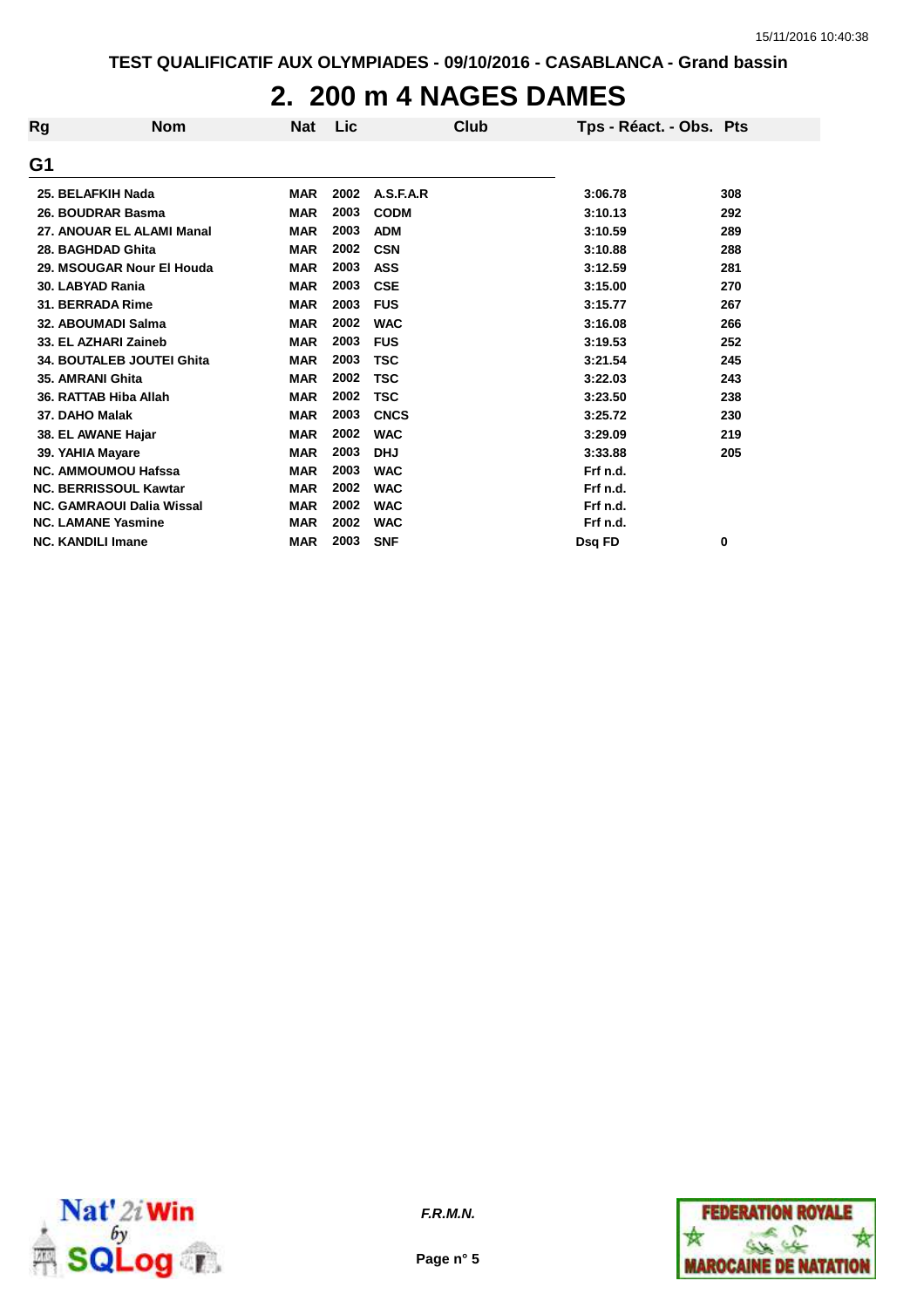## **3. 50 m DOS MESSIEURS**

| Rg             | <b>Nom</b>                | <b>Nat</b> | Lic  | <b>Club</b>           | Tps - Réact. - Obs. Pts |     |
|----------------|---------------------------|------------|------|-----------------------|-------------------------|-----|
| G <sub>2</sub> |                           |            |      |                       |                         |     |
|                | 1. REGRAGUI Abdeljabbar   | <b>MAR</b> | 2001 | <b>CODM</b>           | 29.84                   | 523 |
|                | 2. MSOUGAR Ali            | <b>MAR</b> | 2001 | <b>ASS</b>            | 32.02                   | 423 |
|                | 3. BENYAHYA Anas          | <b>MAR</b> | 2001 | <b>FRMN</b>           | 32.25                   | 414 |
|                | <b>4. ACHOUBIR Makram</b> | <b>MAR</b> | 2001 | A.S.F.A.R             | 33.50                   | 369 |
|                | 5. MAKY Mouad             | <b>MAR</b> | 2000 | <b>TSC</b>            | 34.37                   | 342 |
|                | 5. EL HABIB Elallam       | <b>MAR</b> | 2000 | <b>WAC</b>            | 34.37                   | 342 |
|                | 7. ARROUD Akram Oussama   | <b>MAR</b> | 2000 | <b>CODM</b>           | 35.06                   | 322 |
|                | 8. BAYAR Oussama          | <b>MAR</b> | 2000 | <b>ASNS</b>           | 37.05                   | 273 |
|                | <b>NC. LASRI Hamza</b>    | <b>MAR</b> | 2001 | <b>FUS</b>            | Frf n.d.                |     |
| G1             |                           |            |      |                       |                         |     |
|                | 1. ZIANE Adam             | <b>MAR</b> | 2002 | <b>CNCS</b>           | 33.15                   | 381 |
|                | 1. MAMDOUH Abdelmoughit   | <b>MAR</b> | 2002 | <b>WAC</b>            | 33.15                   | 381 |
|                | 3. ZOUITEN Omar Ahmed     | <b>MAR</b> | 2002 | <b>MAS</b>            | 33.67                   | 364 |
|                | 4. NAJIH Ouissam          | <b>MAR</b> | 2002 | <b>KACM</b>           | 33.72                   | 362 |
|                | 5. MOUHIB Yahya           | <b>MAR</b> | 2002 | <b>OCK</b>            | 35.15                   | 320 |
|                | 6. SEDDOUK Adam           | <b>MAR</b> | 2003 | <b>CODM</b>           | 36.11                   | 295 |
|                | 7. AZHAR Idriss           | <b>MAR</b> | 2003 | <b>R.C.A.NATATION</b> | 36.25                   | 291 |
|                | 8. SELLEK Yassine         | <b>MAR</b> | 2002 | <b>CSE</b>            | 36.34                   | 289 |
|                | 9. ZANARI Mohamed Amine   | <b>MAR</b> | 2002 | <b>TSC</b>            | 39.23                   | 230 |
|                | 10. MAMI Mohamed Reda     | <b>MAR</b> | 2002 | <b>TSC</b>            | 41.22                   | 198 |





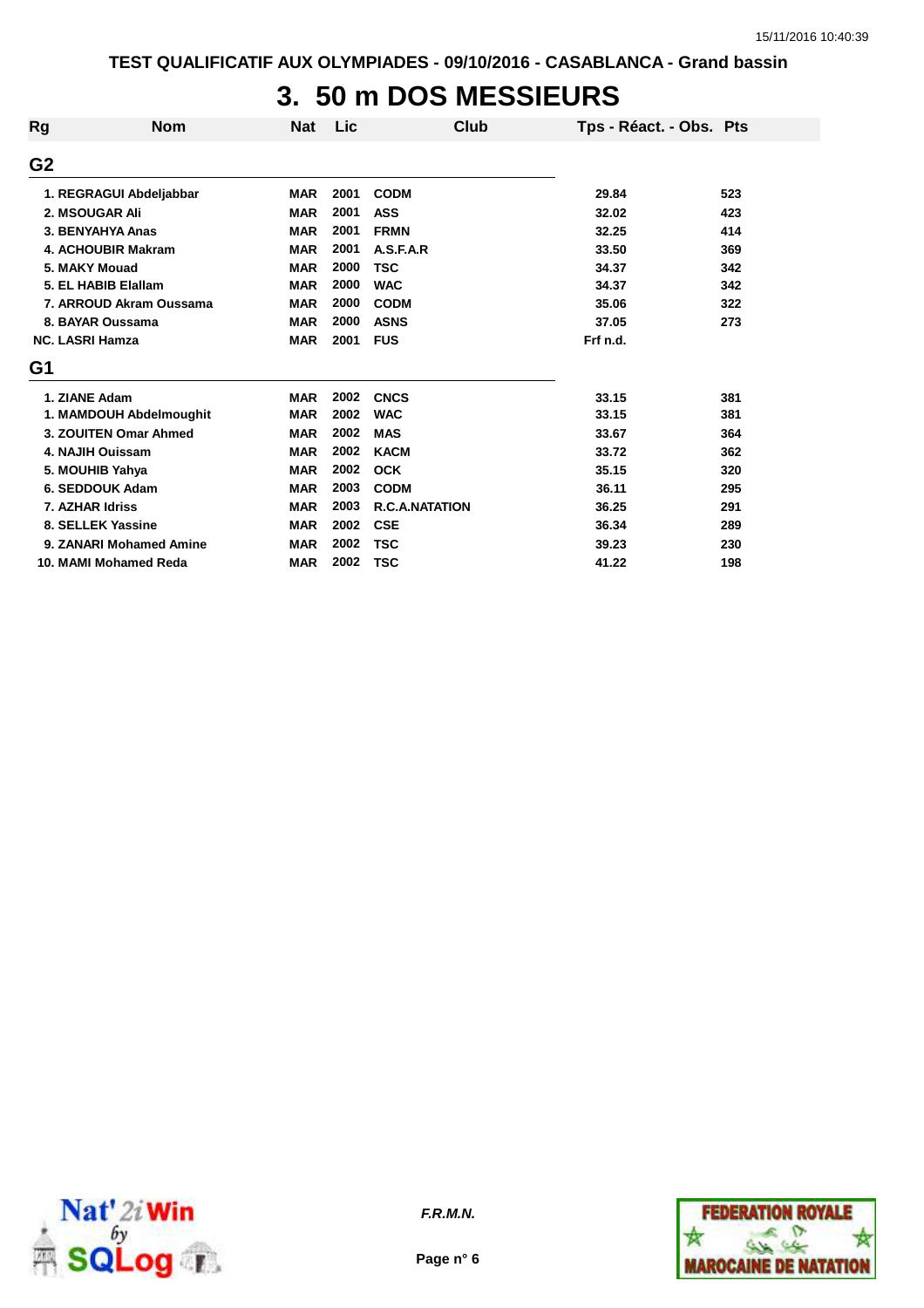# **4. 50 m DOS DAMES**

| Rg             | <b>Nom</b>                 | <b>Nat</b> | Lic  | Club                  | Tps - Réact. - Obs. Pts |     |
|----------------|----------------------------|------------|------|-----------------------|-------------------------|-----|
| G <sub>2</sub> |                            |            |      |                       |                         |     |
|                | 1. FAHSI Hiba              | <b>MAR</b> | 2001 | <b>OCK</b>            | 33.63                   | 521 |
|                | 2. GHENI Fatima Zahra      | <b>MAR</b> | 2000 | A.S.F.A.R             | 36.84                   | 396 |
|                | 3. BENSALAH Mariam         | <b>MAR</b> | 2001 | <b>ASS</b>            | 38.00                   | 361 |
|                | 4. OUFRID Oumnia           | <b>MAR</b> | 2001 | <b>CODM</b>           | 38.89                   | 337 |
|                | 5. JEBRI Rim               | <b>MAR</b> | 2001 | <b>R.C.A.NATATION</b> | 43.58                   | 239 |
| G1             |                            |            |      |                       |                         |     |
|                | 1. EL YOUSFI Salma         | <b>MAR</b> | 2002 | <b>ADM</b>            | 35.84                   | 430 |
|                | 2. BELRHITI Ayat Errahmane | <b>MAR</b> | 2002 | <b>ACK</b>            | 36.84                   | 396 |
|                | 3. SABER Hajar             | <b>MAR</b> | 2003 | <b>CODM</b>           | 38.13                   | 357 |
|                | 4. GOURRAM Keltoum         | <b>MAR</b> | 2003 | <b>ADM</b>            | 39.88                   | 312 |
|                | 5. BOUDRAR Basma           | <b>MAR</b> | 2003 | <b>CODM</b>           | 40.09                   | 307 |
|                | <b>NC. AMMOUMOU Hafssa</b> | <b>MAR</b> | 2003 | <b>WAC</b>            | Frf n.d.                |     |



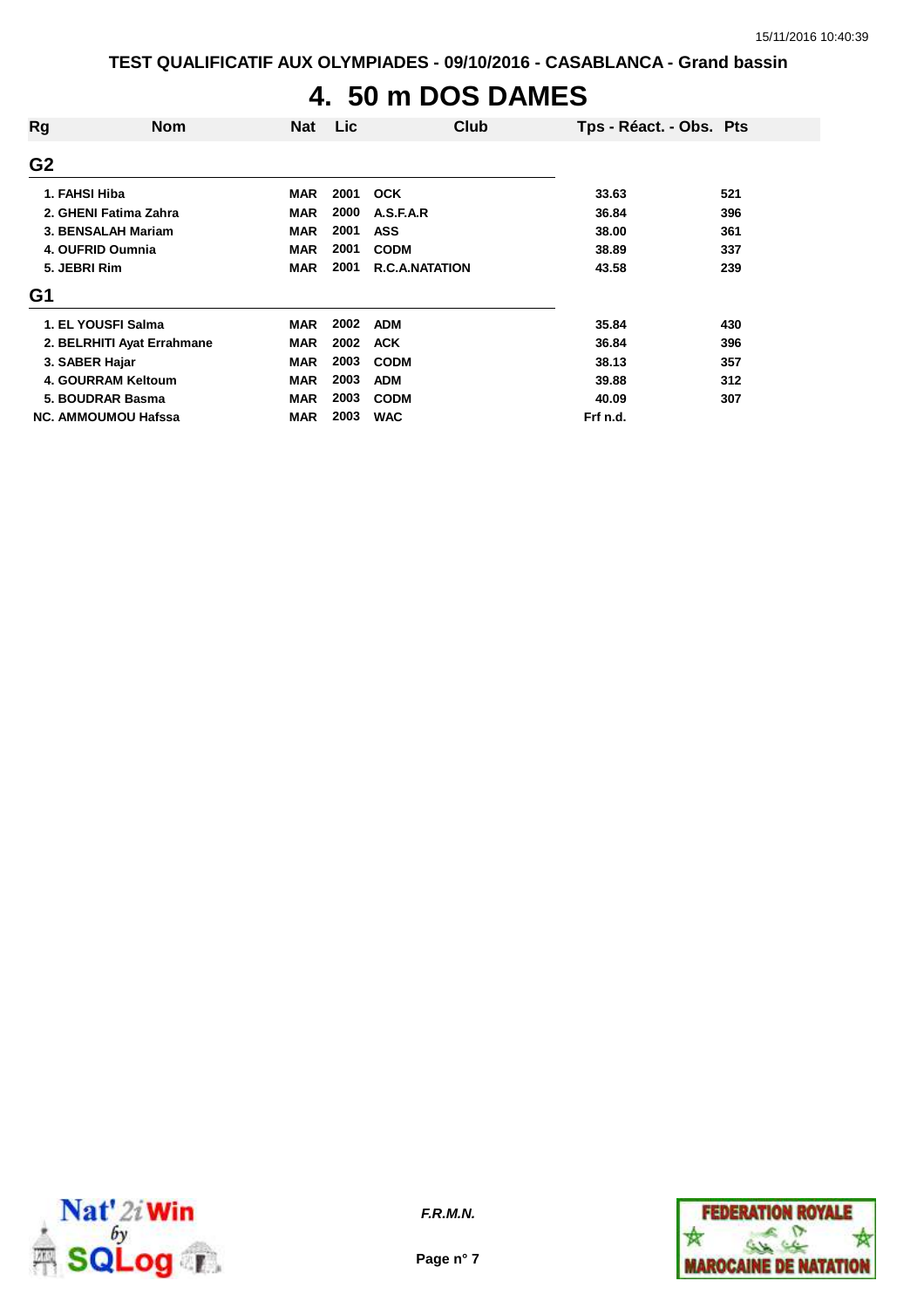## **5. 50 m BRASSE MESSIEURS**

| Rg             | <b>Nom</b>                  | <b>Nat</b> | Lic  | Club                  | Tps - Réact. - Obs. Pts |     |
|----------------|-----------------------------|------------|------|-----------------------|-------------------------|-----|
| G <sub>2</sub> |                             |            |      |                       |                         |     |
|                | 1. FLIYOU Ahmed Yassine     | <b>MAR</b> | 2001 | <b>R.C.A.NATATION</b> | 32.03                   | 577 |
|                | 2. MARGHANI IIyasse         | <b>MAR</b> | 2001 | A.S.F.A.R             | 33.55                   | 502 |
|                | 2. BENNANI Ahmed            | <b>MAR</b> | 2001 | <b>FUS</b>            | 33.55                   | 502 |
|                | 4. ETTALBI Abdellah         | <b>MAR</b> | 2000 | <b>CODM</b>           | 34.19                   | 474 |
|                | 5. MAHASSINE Yasser         | <b>MAR</b> | 2000 | <b>ADM</b>            | 35.38                   | 428 |
|                | 6. RAJI Marouane            | <b>MAR</b> | 2000 | <b>CODM</b>           | 35.47                   | 425 |
|                | 7. OUGOUIS Anas             | <b>MAR</b> | 2001 | <b>OCK</b>            | 35.65                   | 418 |
|                | <b>8. BENNANI Younes</b>    | <b>MAR</b> | 2000 | <b>USCM</b>           | 35.89                   | 410 |
|                | 9. BOUFEDENE Mehdi          | <b>MAR</b> | 2000 | <b>ASS</b>            | 35.97                   | 407 |
|                | 9. ISMAILI Ahmed            | <b>MAR</b> | 2000 | <b>USCM</b>           | 35.97                   | 407 |
|                | <b>11. EL HAMDANI Omar</b>  | <b>MAR</b> | 2001 | <b>JIHA</b>           | 37.81                   | 351 |
|                | 12. GABOUNE Achraf          | <b>MAR</b> | 2001 | <b>FUS</b>            | 40.44                   | 286 |
|                | <b>NC. BADRANI Adnane</b>   | <b>MAR</b> | 2000 | <b>R.C.A.NATATION</b> | Frf n.d.                |     |
|                | <b>NC. EL HADI Med Saad</b> | <b>MAR</b> | 2000 | <b>USCM</b>           | Frf n.d.                |     |
| G1             |                             |            |      |                       |                         |     |
|                | 1. MALKI Mohamed Taha       | <b>MAR</b> | 2003 | <b>USCM</b>           | 34.50                   | 462 |
|                | 2. EL BADRE Azzedine        | <b>MAR</b> | 2003 | <b>CSE</b>            | 35.53                   | 423 |
|                | 3. CHANNANI Mohamed Amine   | <b>MAR</b> | 2002 | <b>CSE</b>            | 37.40                   | 362 |
|                | 3. SAMRAH Sami              | <b>MAR</b> | 2003 | <b>CODM</b>           | 37.40                   | 362 |
|                | 5. LAKHLALKI Saad           | <b>MAR</b> | 2002 | <b>CSE</b>            | 38.80                   | 324 |
|                | <b>6. EL AMARTI Hatim</b>   | <b>MAR</b> | 2003 | <b>DHJ</b>            | 44.52                   | 215 |
| 7. ABIR Alaa   |                             | <b>MAR</b> | 2003 | <b>DHJ</b>            | 52.44                   | 131 |
|                | <b>NC. BAMHAOUED Ismail</b> | <b>MAR</b> | 2002 | A.S.F.A.R             | Frf n.d.                |     |



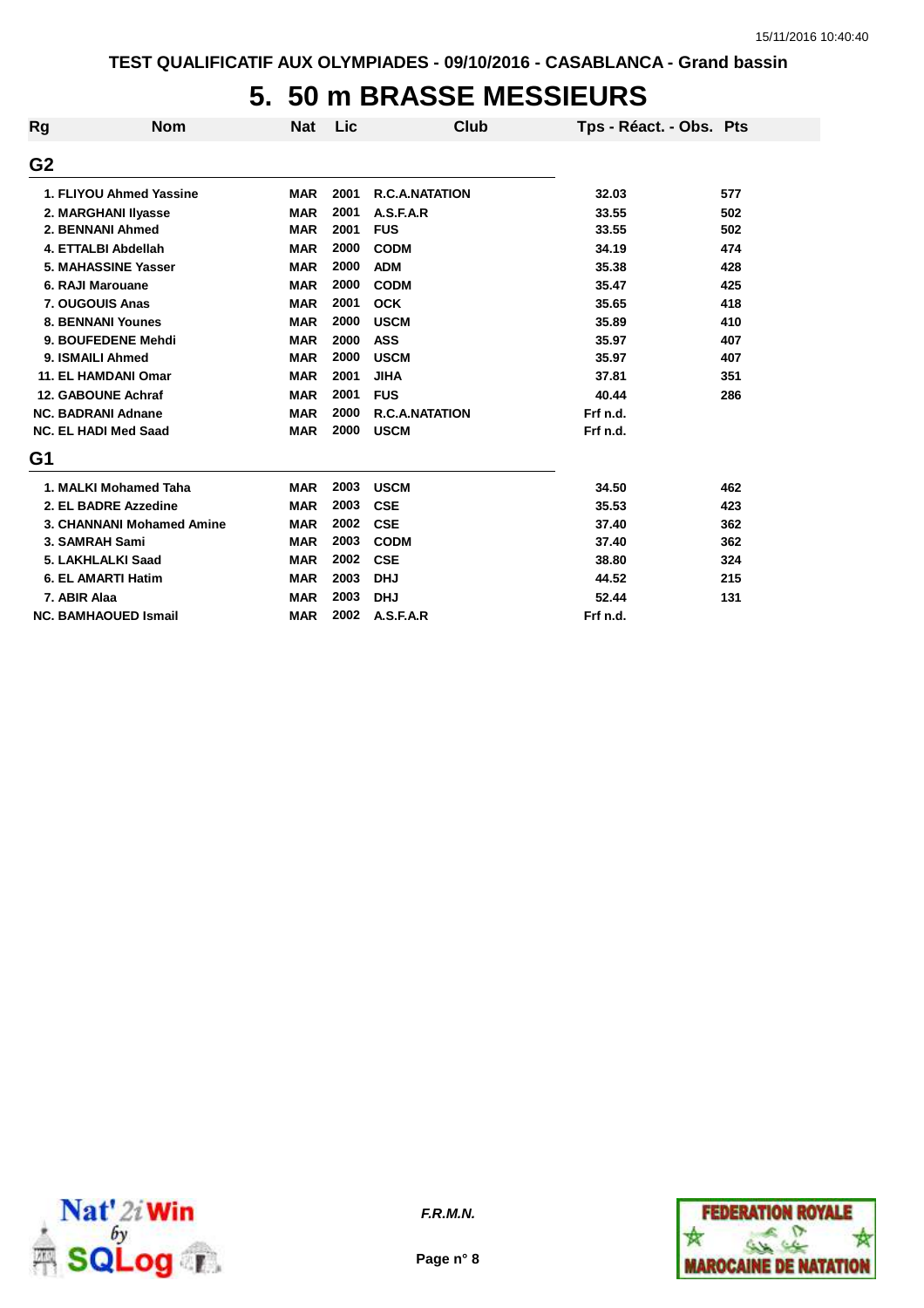#### **6. 50 m BRASSE DAMES**

| Rg              | <b>Nom</b>                       | <b>Nat</b> | Lic  | Club        | Tps - Réact. - Obs. Pts |     |
|-----------------|----------------------------------|------------|------|-------------|-------------------------|-----|
| G <sub>2</sub>  |                                  |            |      |             |                         |     |
|                 | 1. BENBOUZIANE Hiba              | <b>MAR</b> | 2000 | TSC         | 38.53                   | 464 |
| 2. AJDI Ayya    |                                  | <b>MAR</b> | 2001 | <b>KACM</b> | 40.03                   | 414 |
|                 | 3. EL HAOUAT Aya                 | <b>MAR</b> | 2001 | <b>MAS</b>  | 43.37                   | 325 |
|                 | 3. KOUNNA Samia                  | <b>MAR</b> | 2001 | <b>USCM</b> | 43.37                   | 325 |
|                 | <b>5. AKAOUCH Nissrine</b>       | <b>MAR</b> | 2001 | <b>CNCS</b> | 44.07                   | 310 |
| G <sub>1</sub>  |                                  |            |      |             |                         |     |
| 1. LAKNIT Hiba  |                                  | <b>MAR</b> | 2002 | <b>CODM</b> | 36.38                   | 552 |
|                 | 2. BOUJNANE Rim                  | <b>MAR</b> | 2003 | <b>CSE</b>  | 42.79                   | 339 |
|                 | 3. BOUSLIM Yasmine               | <b>MAR</b> | 2002 | <b>TSC</b>  | 44.16                   | 308 |
| 4. ADIANNA Aya  |                                  | <b>MAR</b> | 2002 | <b>SNF</b>  | 45.45                   | 283 |
|                 | 5. ANOUAR EL ALAMI Manal         | <b>MAR</b> | 2003 | <b>ADM</b>  | 46.94                   | 256 |
| 6. YAHIA Mayare |                                  | <b>MAR</b> | 2003 | <b>DHJ</b>  | 48.54                   | 232 |
|                 | <b>NC. BERRISSOUL Kawtar</b>     | <b>MAR</b> | 2002 | <b>WAC</b>  | Frf n.d.                |     |
|                 | <b>NC. GAMRAOUI Dalia Wissal</b> | <b>MAR</b> | 2002 | <b>WAC</b>  | Frf n.d.                |     |
|                 | <b>NC. AMMOUMOU Doaa</b>         | <b>MAR</b> | 2003 | <b>ACK</b>  | Disqual.                | 0   |



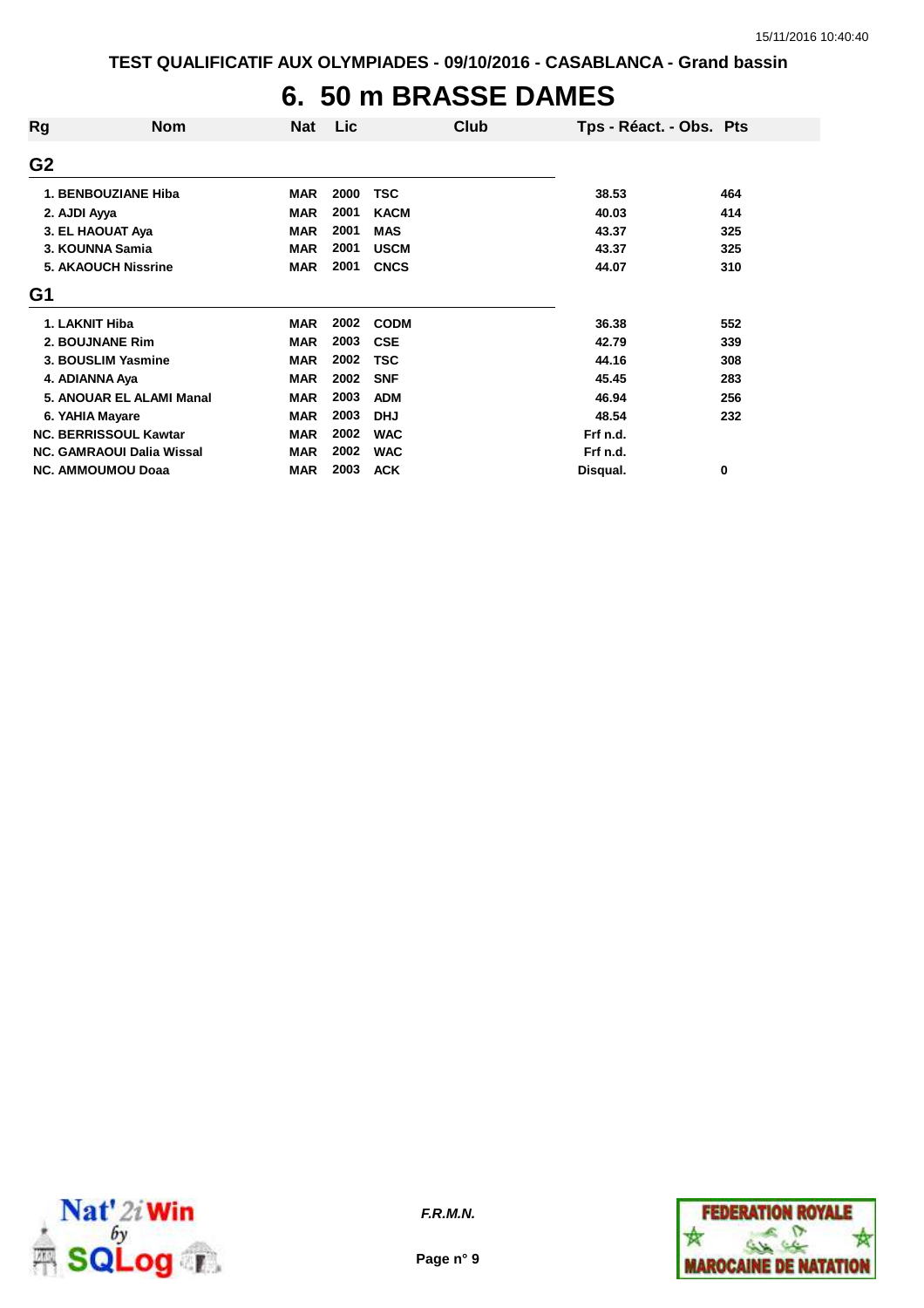# **7. 50 m PAPILLON MESSIEURS**

| Rg             | <b>Nom</b>                         | <b>Nat</b> | Lic  | Club        | Tps - Réact. - Obs. Pts |     |
|----------------|------------------------------------|------------|------|-------------|-------------------------|-----|
| G <sub>2</sub> |                                    |            |      |             |                         |     |
|                | 1. SMOUNI EI Mehdi                 | <b>MAR</b> | 2000 | <b>CODM</b> | 28.94                   | 465 |
|                | 2. MYESSER Anas Badr               | <b>MAR</b> | 2001 | <b>USCM</b> | 29.78                   | 427 |
|                | 3. AYANE Yasser                    | <b>MAR</b> | 2001 | <b>CSE</b>  | 29.94                   | 420 |
|                | 4. SEYAR Mohamed Aymane            | <b>MAR</b> | 2000 | <b>ASS</b>  | 30.16                   | 411 |
|                | 5. ALAOUI MORTAJI Hamza            | <b>MAR</b> | 2000 | <b>ASNS</b> | 30.33                   | 404 |
|                | 6. AZIZE Othmane                   | <b>MAR</b> | 2000 | <b>WAC</b>  | 31.88                   | 348 |
|                | 7. BARGACH Hamza                   | <b>MAR</b> | 2000 | <b>CSN</b>  | 32.25                   | 336 |
|                | 8. MAASRA Mohamed Moussa           | <b>MAR</b> | 2001 | <b>CNCS</b> | 36.26                   | 236 |
| G1             |                                    |            |      |             |                         |     |
|                | 1. ELMAHBOUBI Oussama              | <b>MAR</b> | 2002 | <b>ADM</b>  | 29.06                   | 460 |
|                | 2. TIJARI Monssif Hamza            | <b>MAR</b> | 2002 | <b>CODM</b> | 29.30                   | 448 |
|                | 3. KIBAL Sami                      | <b>MAR</b> | 2002 | <b>WAC</b>  | 29.97                   | 419 |
|                | <b>4. BENSALEH Mohamed Yassine</b> | <b>MAR</b> | 2002 | <b>FUS</b>  | 31.03                   | 377 |
| 5. KAMIL Ali   |                                    | <b>MAR</b> | 2002 | <b>WAC</b>  | 31.07                   | 376 |
|                | 6. CHAFFAA Mohammed                | <b>MAR</b> | 2003 | <b>CSE</b>  | 31.72                   | 353 |
|                | 7. BENADADA Adnane                 | <b>MAR</b> | 2003 | <b>SNF</b>  | 31.78                   | 351 |
|                | 8. EL MOUSSAMI Oussama             | <b>MAR</b> | 2003 | <b>CODM</b> | 32.00                   | 344 |
|                | 9. LEBIED Omar                     | <b>MAR</b> | 2002 | <b>CSN</b>  | 32.78                   | 320 |
|                | 10. EL MECHRAFI Ayman              | <b>MAR</b> | 2002 | <b>USCM</b> | 32.85                   | 318 |
|                | <b>11. ELMAMOUN Yasser</b>         | <b>MAR</b> | 2003 | <b>CODM</b> | 33.13                   | 310 |
|                | 12. AMALI Zakariae                 | <b>MAR</b> | 2003 | <b>CODM</b> | 33.75                   | 293 |
|                | <b>13. BOUKHDIMI Yassir</b>        | <b>MAR</b> | 2003 | <b>CODM</b> | 34.54                   | 273 |
|                | <b>14. OUAZANI CHAHDI Zohair</b>   | <b>MAR</b> | 2002 | <b>FUS</b>  | 35.19                   | 259 |



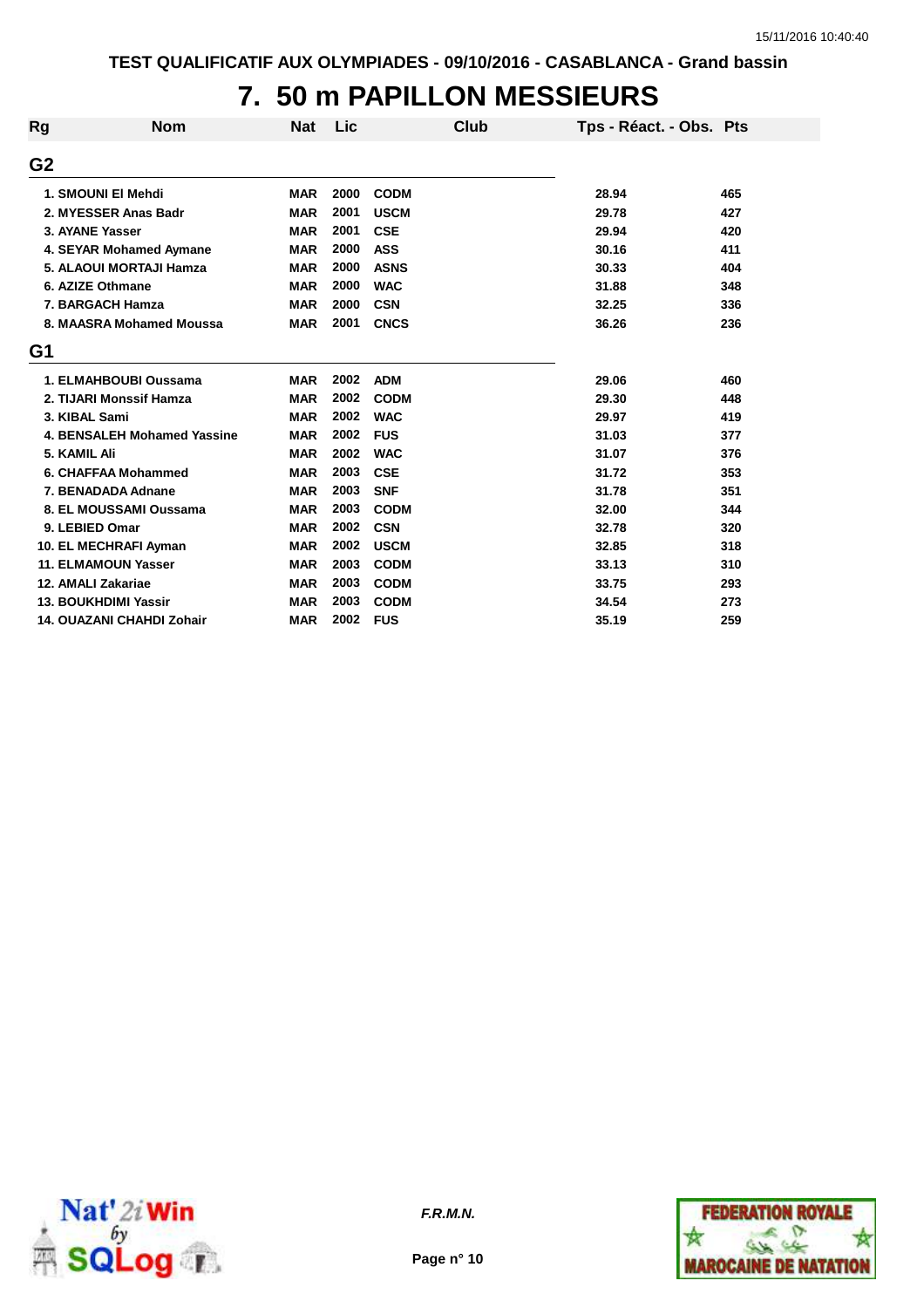## **8. 50 m PAPILLON DAMES**

| Rg                      | <b>Nom</b>                  | <b>Nat</b> | Lic  | Club                  | Tps - Réact. - Obs. Pts |     |
|-------------------------|-----------------------------|------------|------|-----------------------|-------------------------|-----|
| G <sub>2</sub>          |                             |            |      |                       |                         |     |
|                         | 1. BOURBOUH Narjiss         | <b>MAR</b> | 2001 | <b>FRMN</b>           | 31.69                   | 458 |
| 2. RIMY Hiba            |                             | <b>MAR</b> | 2001 | <b>TSC</b>            | 33.00                   | 405 |
|                         | 3. RHLIL Meryem             | <b>MAR</b> | 2001 | <b>CODM</b>           | 33.22                   | 397 |
|                         | <b>4. BOURBOUH Nissrine</b> | <b>MAR</b> | 2001 | <b>FRMN</b>           | 34.72                   | 348 |
| <b>NC. HOUSNI Sarah</b> |                             | <b>MAR</b> | 2001 | <b>ADM</b>            | Frf n.d.                |     |
|                         | <b>NC. ALACHBILI Houda</b>  | <b>MAR</b> | 2000 | <b>WAC</b>            | Frf n.d.                |     |
| G1                      |                             |            |      |                       |                         |     |
|                         | 1. EL ABBARI Hafsa          | <b>MAR</b> | 2002 | <b>OCK</b>            | 31.73                   | 456 |
|                         | 2. DAHBANI Taghrid          | <b>MAR</b> | 2003 | <b>R.C.A.NATATION</b> | 31.91                   | 448 |
|                         | 3. SELLAFI Mariam           | <b>MAR</b> | 2002 | <b>OCK</b>            | 32.69                   | 417 |
|                         | 4. YOUSRI Salma             | <b>MAR</b> | 2002 | <b>CNCS</b>           | 34.00                   | 371 |
|                         | 5. EL MOUJARRADE Douae      | <b>MAR</b> | 2003 | <b>SNF</b>            | 34.08                   | 368 |
|                         | 6. EL ANOUAR Ayat Allah     | <b>MAR</b> | 2002 | <b>FUS</b>            | 34.53                   | 354 |
|                         | 7. BELAFKIH Nada            | <b>MAR</b> | 2002 | A.S.F.A.R             | 35.34                   | 330 |
|                         | 8. BASKACH Imane            | <b>MAR</b> | 2003 | <b>USCM</b>           | 35.52                   | 325 |
|                         | 9. SOUIHEL Hiba             | <b>MAR</b> | 2003 | <b>WAC</b>            | 36.41                   | 302 |
| 10. AMRANI Ghita        |                             | <b>MAR</b> | 2002 | <b>TSC</b>            | 39.51                   | 236 |
| 11. DAHO Malak          |                             | <b>MAR</b> | 2003 | <b>CNCS</b>           | 40.31                   | 222 |
|                         | 12. EL AWANE Hajar          | <b>MAR</b> | 2002 | <b>WAC</b>            | 43.50                   | 177 |



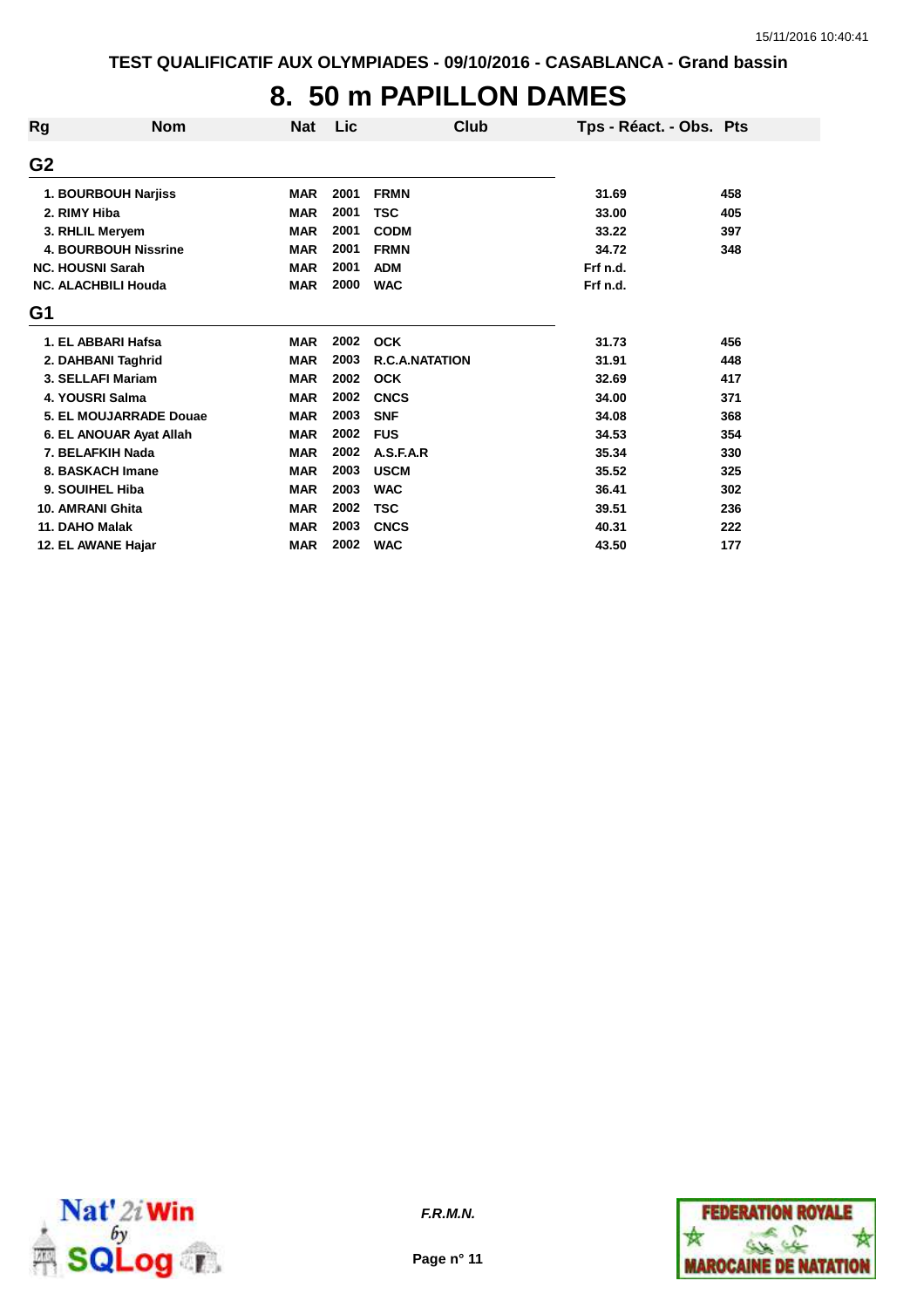#### **9. 50 m NAGE LIBRE MESSIEURS**

| Rg             | <b>Nom</b>                         | <b>Nat</b> | Lic  | Club                  | Tps - Réact. - Obs. Pts |     |
|----------------|------------------------------------|------------|------|-----------------------|-------------------------|-----|
| G <sub>2</sub> |                                    |            |      |                       |                         |     |
|                | 1. BANSAR Nizar                    | <b>MAR</b> | 2001 | <b>R.C.A.NATATION</b> | 26.19                   | 509 |
|                | 1. ELLAIA Adnane                   | <b>MAR</b> | 2000 | <b>USCM</b>           | 26.19                   | 509 |
|                | <b>1. HAMOUCHANE Sami</b>          | <b>MAR</b> | 2000 | <b>CODM</b>           | 26.19                   | 509 |
|                | 4. BOUKHARI Med Yassine            | <b>MAR</b> | 2001 | <b>CODM</b>           | 26.23                   | 506 |
|                | 5. HEMRI Ali                       | <b>MAR</b> | 2001 | <b>FRMN</b>           | 26.34                   | 500 |
|                | 6. OUACHIKH Achraf                 | <b>MAR</b> | 2001 | <b>FUS</b>            | 26.90                   | 469 |
|                | 7. DABBAR Saad Amine               | <b>MAR</b> | 2000 | <b>OCK</b>            | 27.06                   | 461 |
|                | 8. BOUDENE Ilyas                   | <b>MAR</b> | 2001 | <b>MAS</b>            | 27.50                   | 439 |
|                | 9. BENNOUNA Hamza                  | <b>MAR</b> | 2000 | <b>USF</b>            | 27.63                   | 433 |
|                | 9. HARRABIDA Mohamed Amine         | <b>MAR</b> | 2000 | <b>R.C.A.NATATION</b> | 27.63                   | 433 |
|                | 11. BENHLIMA Ilyas                 | <b>MAR</b> | 2001 | <b>ASS</b>            | 27.90                   | 421 |
|                | 12. JAAIT Hamza                    | <b>MAR</b> | 2001 | <b>USCM</b>           | 28.22                   | 407 |
|                | <b>13. BENCHEIKH Driss</b>         | <b>MAR</b> | 2001 | <b>USF</b>            | 28.84                   | 381 |
|                | <b>14. LAMGHARI Youssef</b>        | <b>MAR</b> | 2001 | <b>USCM</b>           | 29.16                   | 368 |
|                | <b>15. NARBAD Karim</b>            | <b>MAR</b> | 2000 | <b>CSE</b>            | 29.38                   | 360 |
|                | 16. FILALI Omar                    | <b>MAR</b> | 2001 | <b>USF</b>            | 29.68                   | 349 |
|                | 17. SADAK Youssef                  | <b>MAR</b> | 2001 | <b>CSE</b>            | 30.22                   | 331 |
|                | <b>18. HAFSY Yassir</b>            | <b>MAR</b> | 2001 | <b>ADM</b>            | 30.51                   | 322 |
|                | <b>19. LOUAHAJ Moncef</b>          | <b>MAR</b> | 2000 | <b>WAC</b>            | 30.69                   | 316 |
|                | 20. ZIDANE Mohammed Amine          | <b>MAR</b> | 2001 | <b>CSE</b>            | 31.03                   | 306 |
|                | 21. YOUSRI Saad                    | <b>MAR</b> | 2001 | <b>CNCS</b>           | 31.25                   | 299 |
|                | <b>NC. SALMAN Mohamed</b>          | <b>MAR</b> | 2001 | <b>R.C.A.NATATION</b> | Frf n.d.                |     |
|                | <b>NC. CHERKAOUI Omar</b>          | <b>MAR</b> | 2001 | <b>USCM</b>           | Frf n.d.                |     |
|                | NC. KHARKHACH Abdellah             | <b>MAR</b> | 2001 | <b>USF</b>            | <b>Abandon</b>          | 0   |
| G1             |                                    |            |      |                       |                         |     |
|                | 1. EL OMARI Yassine                | <b>MAR</b> | 2002 | <b>ACK</b>            | 26.95                   | 467 |
|                | <b>2. HAITAM Monssif</b>           | <b>MAR</b> | 2002 | <b>OCK</b>            | 28.36                   | 401 |
|                | 3. DEQQAOUI Walid                  | <b>MAR</b> | 2003 | <b>USF</b>            | 28.53                   | 393 |
|                | <b>4. SADIQUI Anir</b>             | <b>MAR</b> | 2003 | <b>USCM</b>           | 28.84                   | 381 |
|                | <b>5. MOUHOUBI Lounes</b>          | <b>MAR</b> | 2002 | <b>CMND</b>           | 30.00                   | 338 |
|                | <b>6. QOUANANE Anas</b>            | <b>MAR</b> | 2003 | <b>JIHA</b>           | 30.38                   | 326 |
|                | 7. KARADA Youssef                  | <b>MAR</b> | 2003 | <b>CMND</b>           | 30.93                   | 309 |
|                | 8. TAJEDDINE Aymen                 | <b>MAR</b> | 2003 | <b>CNCS</b>           | 30.97                   | 307 |
|                | 9. MEFETTAR Ayman                  | MAR        | 2003 | <b>SNF</b>            | 31.01                   | 306 |
|                | 10. LAANAYA EI Mehdi               | <b>MAR</b> | 2003 | <b>TSC</b>            | 31.05                   | 305 |
|                | 11. BENJELLOUN Youssef             | <b>MAR</b> | 2003 | <b>ADM</b>            | 31.06                   | 305 |
|                | 11. OUHAMMOUCH Mohamed Amine       | MAR        | 2002 | <b>ADM</b>            | 31.06                   | 305 |
|                | 13. BENSALAH Mehdi                 | MAR        | 2002 | <b>FUS</b>            | 31.46                   | 293 |
|                | 14. EL BOURAKKADI Walid            | MAR        | 2003 | <b>SNF</b>            | 31.55                   | 291 |
|                | 15. BELOUAD Achraf                 | <b>MAR</b> | 2003 | <b>ADM</b>            | 31.66                   | 288 |
|                | 16. ZAHIDI Mounir                  | <b>MAR</b> | 2002 | <b>JIHA</b>           | 31.76                   | 285 |
|                | 17. GHILANE ELHASSANI Abdelouarite | <b>MAR</b> | 2003 | <b>R.C.A.NATATION</b> | 31.82                   | 283 |
|                | 18. BENJARY Abderrahmane           | <b>MAR</b> | 2003 | <b>CSE</b>            | 31.91                   | 281 |
|                | 19. MAHLI Mohamed Amine            | <b>MAR</b> | 2003 | <b>R.C.A.NATATION</b> | 32.63                   | 263 |
|                | 20. KHOUBABA Mohamed Amine         | <b>MAR</b> | 2003 | <b>CNCS</b>           | 33.31                   | 247 |
|                | 21. LAHLYAL Ahmed Moubarak         | <b>MAR</b> | 2003 | <b>DHJ</b>            | 33.66                   | 239 |
|                | 22. TAYEBI Soufiane                | <b>MAR</b> | 2003 | <b>FUS</b>            | 33.79                   | 237 |
|                | 23. DEFAA Sami                     | <b>MAR</b> | 2003 | <b>R.C.A.NATATION</b> | 34.04                   | 231 |
|                | 24. RASSILI Aymen                  | <b>MAR</b> | 2002 | <b>ASS</b>            | 34.47                   | 223 |
|                | 25. BAJJAJI Yahia                  | <b>MAR</b> | 2003 | <b>R.C.A.NATATION</b> | 36.16                   | 193 |
|                | NC. ELBRIDI Yahya                  | <b>MAR</b> | 2003 | <b>USCM</b>           | Frf n.d.                |     |



**F.R.M.N.**